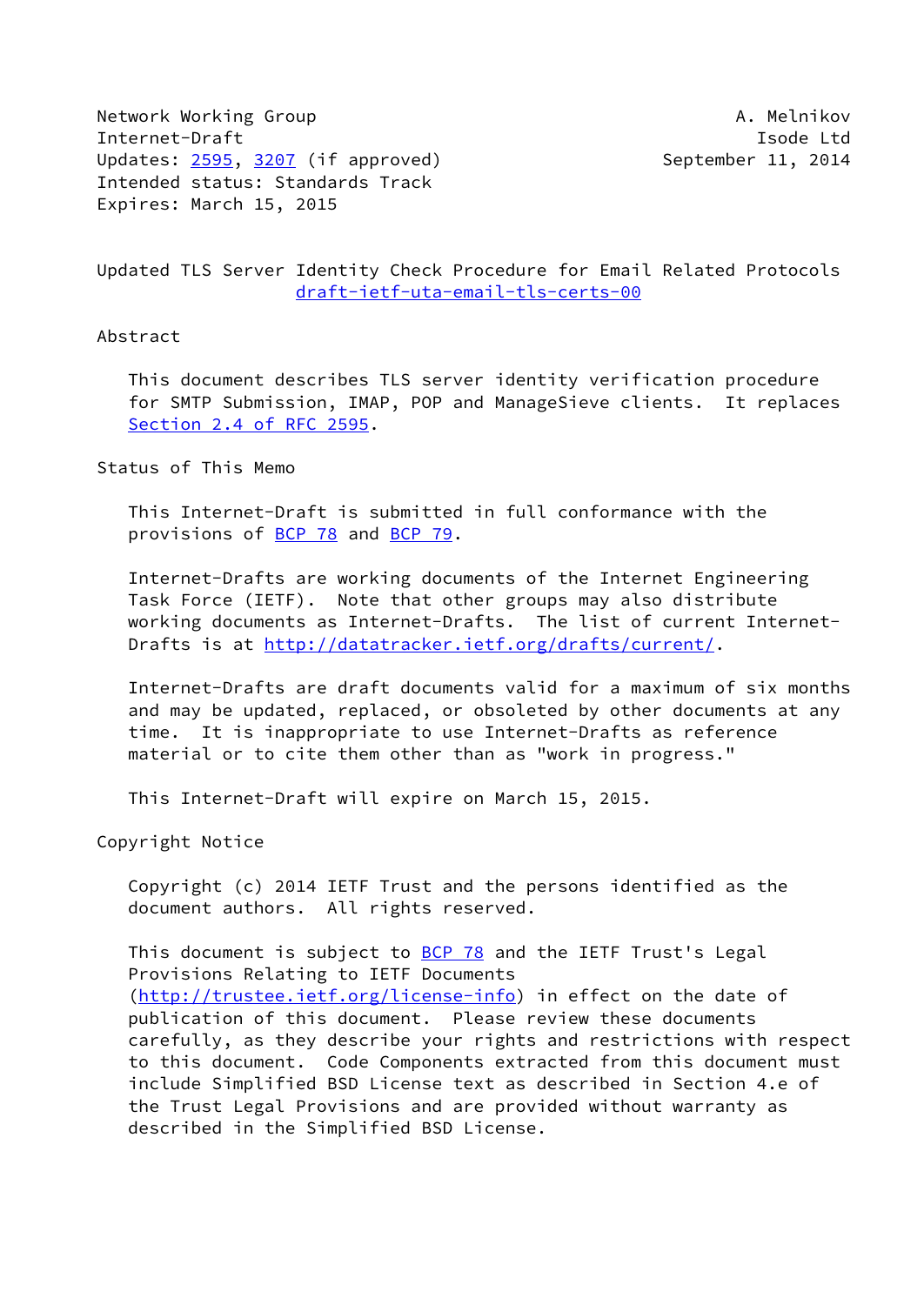## <span id="page-1-1"></span>Internet-Draft TLS Server Identity Check for Email September 2014

## Table of Contents

|  | 1. Introduction $\ldots \ldots \ldots \ldots \ldots \ldots \ldots \ldots \ldots$ |  |
|--|----------------------------------------------------------------------------------|--|
|  | 2. Conventions Used in This Document 2                                           |  |
|  | 3. Email Server Certificate Verification Rules 2                                 |  |
|  |                                                                                  |  |
|  |                                                                                  |  |
|  | 6. Security Considerations 4                                                     |  |
|  |                                                                                  |  |
|  | 7.1. Normative References $\frac{4}{5}$                                          |  |
|  | 7.2. Informative References 5                                                    |  |
|  | Appendix A. Acknowledgements 6                                                   |  |

#### <span id="page-1-0"></span>[1](#page-1-0). Introduction

 This document describes the updated TLS server identity verification procedure for SMTP Submission [[RFC4409](https://datatracker.ietf.org/doc/pdf/rfc4409)] [\[RFC3207](https://datatracker.ietf.org/doc/pdf/rfc3207)], IMAP [\[RFC3501](https://datatracker.ietf.org/doc/pdf/rfc3501)], POP [\[RFC1939](https://datatracker.ietf.org/doc/pdf/rfc1939)] and ManageSieve [[RFC5804](https://datatracker.ietf.org/doc/pdf/rfc5804)] clients. It replaces Section [2.4 of RFC 2595](https://datatracker.ietf.org/doc/pdf/rfc2595#section-2.4).

 Note that this document doesn't apply to use of TLS in MTA-to-MTA SMTP.

 The main goal of the document is to provide consistent TLS server identity verification procedure across multiple email related protocols. This should make it easier for Certificate Authorities and ISPs to deploy TLS for email use, and would enable email client developers to write more secure code.

<span id="page-1-2"></span>[2](#page-1-2). Conventions Used in This Document

 The key words "MUST", "MUST NOT", "REQUIRED", "SHALL", "SHALL NOT", "SHOULD", "SHOULD NOT", "RECOMMENDED", "MAY", and "OPTIONAL" in this document are to be interpreted as described in [\[RFC2119](https://datatracker.ietf.org/doc/pdf/rfc2119)].

<span id="page-1-3"></span>[3](#page-1-3). Email Server Certificate Verification Rules

 During a TLS negotiation, an email client (i.e., an SMTP, IMAP, POP3 or ManageSieve client) MUST check its understanding of the server hostname against the server's identity as presented in the server Certificate message, in order to prevent man-in-the-middle attacks. Matching is performed according to the rules specified in **Section 6** of [RFC6125], including "certificate pinning" and the procedure on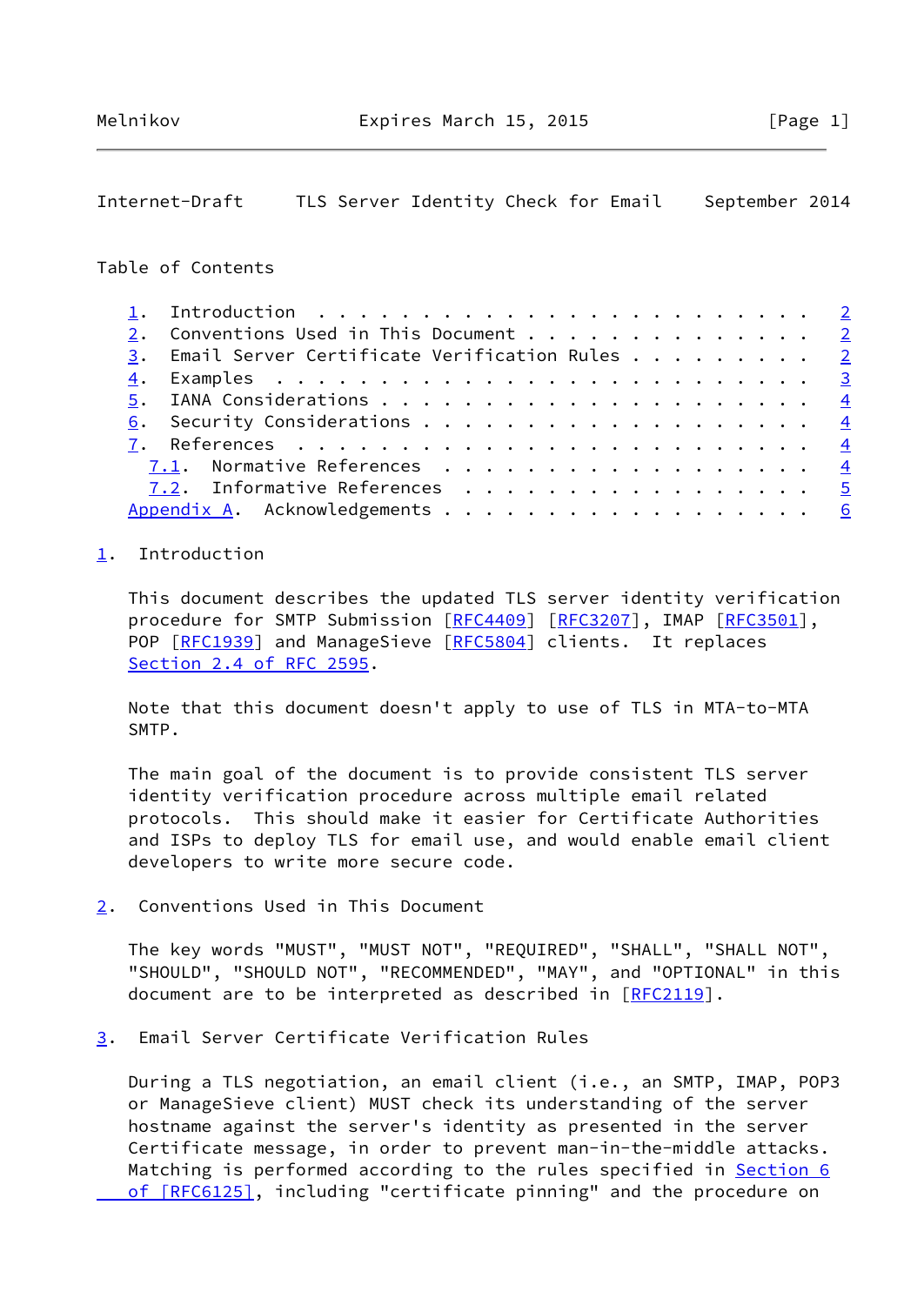failure to match. The following inputs are used by the verification procedure used in [[RFC6125](https://datatracker.ietf.org/doc/pdf/rfc6125)]:

 1. The client MUST use the server hostname it used to open the connection as the value to compare against the server name as

| Melnikov | Expires March 15, 2015 | [Page 2] |
|----------|------------------------|----------|
|----------|------------------------|----------|

<span id="page-2-0"></span>Internet-Draft TLS Server Identity Check for Email September 2014

 expressed in the server certificate (the reference identity). The client MUST NOT use any form of the server hostname derived from an insecure remote source (e.g., insecure DNS lookup). CNAME canonicalization is not done.

The rules and guidelines defined in [\[RFC6125](https://datatracker.ietf.org/doc/pdf/rfc6125)] apply to an email server certificates, with the following supplemental rules:

- 1. Support for the DNS-ID identifier type (subjectAltName of dNSName type [\[RFC5280](https://datatracker.ietf.org/doc/pdf/rfc5280)]) is REQUIRED in Email client software implementations. Certification authorities that issue Email specific certificates MUST support the DNS-ID identifier type. Service providers SHOULD include the DNS-ID identifier type in Certificate Signing Requests.
- 2. Support for the SRV-ID identifier type (subjectAltName of SRVName type [\[RFC4985](https://datatracker.ietf.org/doc/pdf/rfc4985)]) is REQUIRED for email client software implementations. Certification authorities that issue email specific certificates MUST support the SRV-ID identifier type. Service providers SHOULD include the SRV-ID identifier type in Certificate Signing Requests. List of SRV-ID types for email services is specified in [\[RFC6186](https://datatracker.ietf.org/doc/pdf/rfc6186)]. For ManageSieve the value "sieve" is used.
- 3. URI-ID identifier type (subjectAltName of uniformResourceIdentifier type [[RFC5280\]](https://datatracker.ietf.org/doc/pdf/rfc5280)) MUST NOT be used by clients for server verification.
- 4. For backward compatibility with deployed software CN-ID identifier type (CN attribute from the subject name, see [\[RFC6125](https://datatracker.ietf.org/doc/pdf/rfc6125)]) MAY be used for server identity verification.
- 5. Email protocols allow use of certain wilcards in identifiers presented by email servers. The "\*" wildcard character MAY be used as the left-most name component of DNS-ID or CN-ID in the certificate. For example, a DNS-ID of \*.example.com would match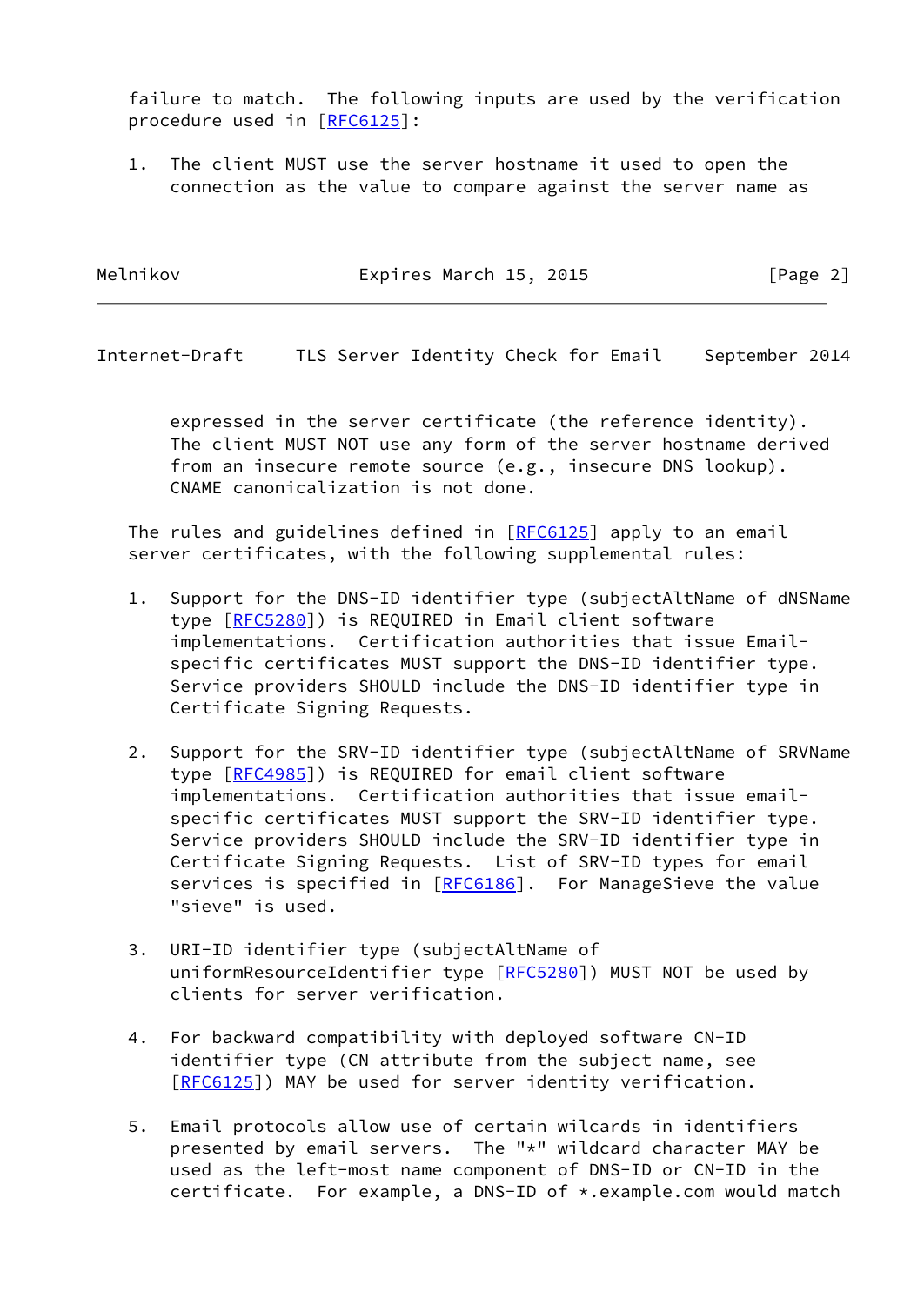a.example.com, foo.example.com, etc. but would not match example.com. Note that the wildcard character MUST NOT be used as a fragment of the left-most name component (e.g., \*oo.example.com, f\*o.example.com, or foo\*.example.com).

## <span id="page-3-0"></span>[4](#page-3-0). Examples

 Consider an IMAP-accessible email server which supports both IMAP and IMAPS (IMAP-over-TLS) at the host "mail.example.net" servicing email addresses of the form "user@example.net" and discoverable via DNS SRV lookups on the application service name of "example.net". A certificate for this service needs to include SRV-IDs of

Melnikov **Expires March 15, 2015** [Page 3]

<span id="page-3-2"></span>Internet-Draft TLS Server Identity Check for Email September 2014

"\_imap.example.net" and "\_imaps.example.net" (see [[RFC6186](https://datatracker.ietf.org/doc/pdf/rfc6186)]) along with DNS-IDs of "example.net" and "mail.example.net". It might also include CN-IDs of "example.net" and "mail.example.net" for backward compatibility with deployed infrastructure.

 Consider an SMTP Submission server at the host "submit.example.net" servicing email addresses of the form "user@example.net" and discoverable via DNS SRV lookups on the application service name of "example.net". A certificate for this service needs to include SRV- IDs of "\_submission.example.net" (see [[RFC6186](https://datatracker.ietf.org/doc/pdf/rfc6186)]) along with DNS-IDs of "example.net" and "submit.example.net". It might also include CN- IDs of "example.net" and "submit.example.net" for backward compatibility with deployed infrastructure.

<span id="page-3-1"></span>[5](#page-3-1). IANA Considerations

This document doesn't require any action from IANA.

<span id="page-3-3"></span>[6](#page-3-3). Security Considerations

 The goal of this document is to improve interoperability and thus security of email clients wishing to access email servers over TLS protected email protocols, by specifying a consistent set of rules that email service providers, email client writers and certificate authorities can use when creating server certificates.

## <span id="page-3-4"></span>[7](#page-3-4). References

<span id="page-3-5"></span>[7.1](#page-3-5). Normative References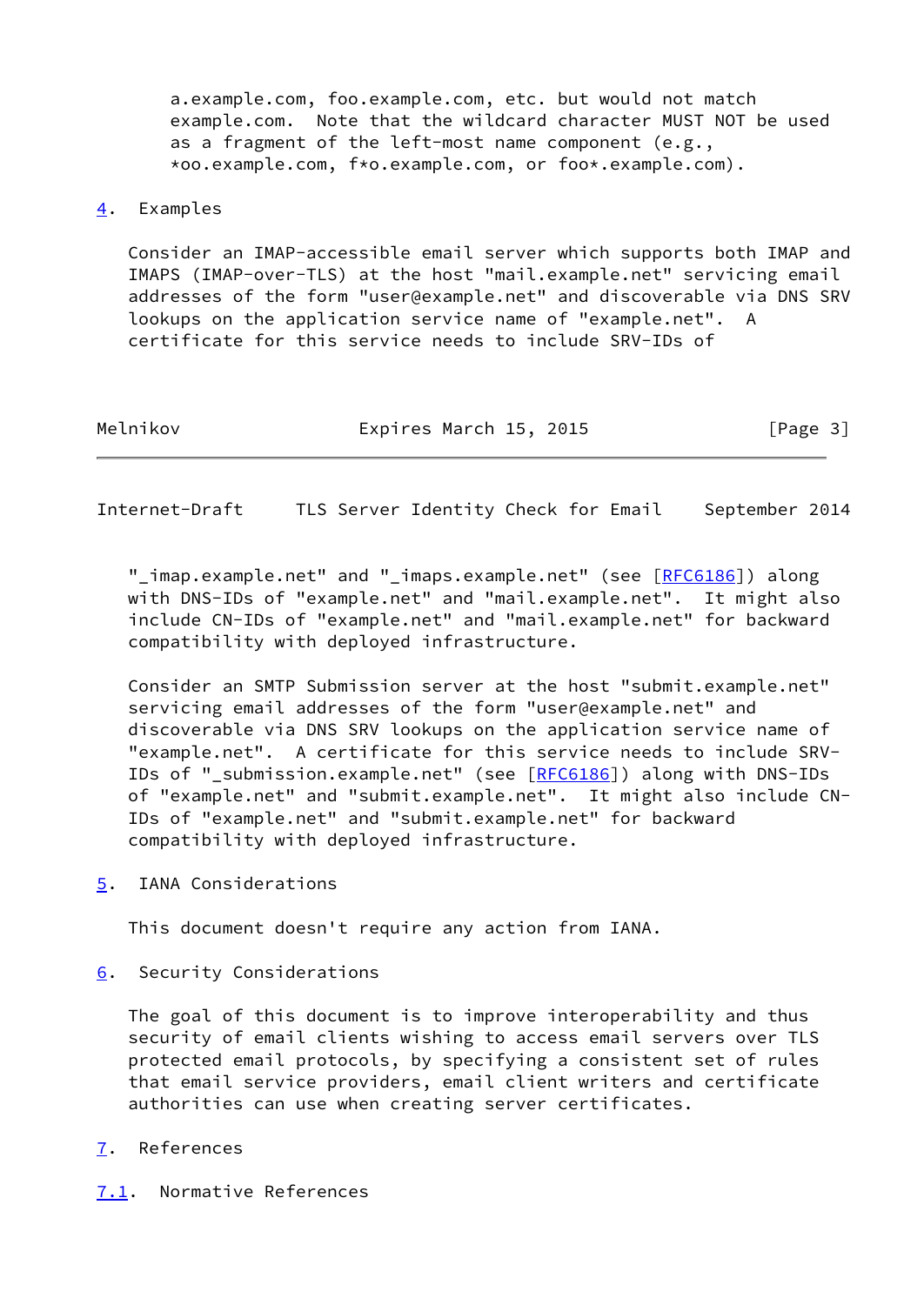- [RFC2119] Bradner, S., "Key words for use in RFCs to Indicate Requirement Levels", [BCP 14](https://datatracker.ietf.org/doc/pdf/bcp14), [RFC 2119](https://datatracker.ietf.org/doc/pdf/rfc2119), March 1997.
- [RFC5321] Klensin, J., "Simple Mail Transfer Protocol", [RFC 5321](https://datatracker.ietf.org/doc/pdf/rfc5321), October 2008.
- [RFC4409] Gellens, R. and J. Klensin, "Message Submission for Mail", [RFC 4409,](https://datatracker.ietf.org/doc/pdf/rfc4409) April 2006.
- [RFC3207] Hoffman, P., "SMTP Service Extension for Secure SMTP over Transport Layer Security", [RFC 3207](https://datatracker.ietf.org/doc/pdf/rfc3207), February 2002.
- [RFC3501] Crispin, M., "INTERNET MESSAGE ACCESS PROTOCOL VERSION 4rev1", [RFC 3501,](https://datatracker.ietf.org/doc/pdf/rfc3501) March 2003.
- [RFC1939] Myers, J. and M. Rose, "Post Office Protocol Version 3", STD 53, [RFC 1939,](https://datatracker.ietf.org/doc/pdf/rfc1939) May 1996.

| Melnikov | Expires March 15, 2015 | [Page 4] |
|----------|------------------------|----------|
|          |                        |          |

- <span id="page-4-1"></span>Internet-Draft TLS Server Identity Check for Email September 2014
	- [RFC5804] Melnikov, A. and T. Martin, "A Protocol for Remotely Managing Sieve Scripts", [RFC 5804,](https://datatracker.ietf.org/doc/pdf/rfc5804) July 2010.
	- [RFC6125] Saint-Andre, P. and J. Hodges, "Representation and Verification of Domain-Based Application Service Identity within Internet Public Key Infrastructure Using X.509 (PKIX) Certificates in the Context of Transport Layer Security (TLS)", [RFC 6125,](https://datatracker.ietf.org/doc/pdf/rfc6125) March 2011.
	- [RFC5280] Cooper, D., Santesson, S., Farrell, S., Boeyen, S., Housley, R., and W. Polk, "Internet X.509 Public Key Infrastructure Certificate and Certificate Revocation List (CRL) Profile", [RFC 5280,](https://datatracker.ietf.org/doc/pdf/rfc5280) May 2008.
	- [RFC4985] Santesson, S., "Internet X.509 Public Key Infrastructure Subject Alternative Name for Expression of Service Name", [RFC 4985,](https://datatracker.ietf.org/doc/pdf/rfc4985) August 2007.

<span id="page-4-0"></span>[7.2](#page-4-0). Informative References

[RFC2595] Newman, C., "Using TLS with IMAP, POP3 and ACAP", [RFC](https://datatracker.ietf.org/doc/pdf/rfc2595) [2595,](https://datatracker.ietf.org/doc/pdf/rfc2595) June 1999.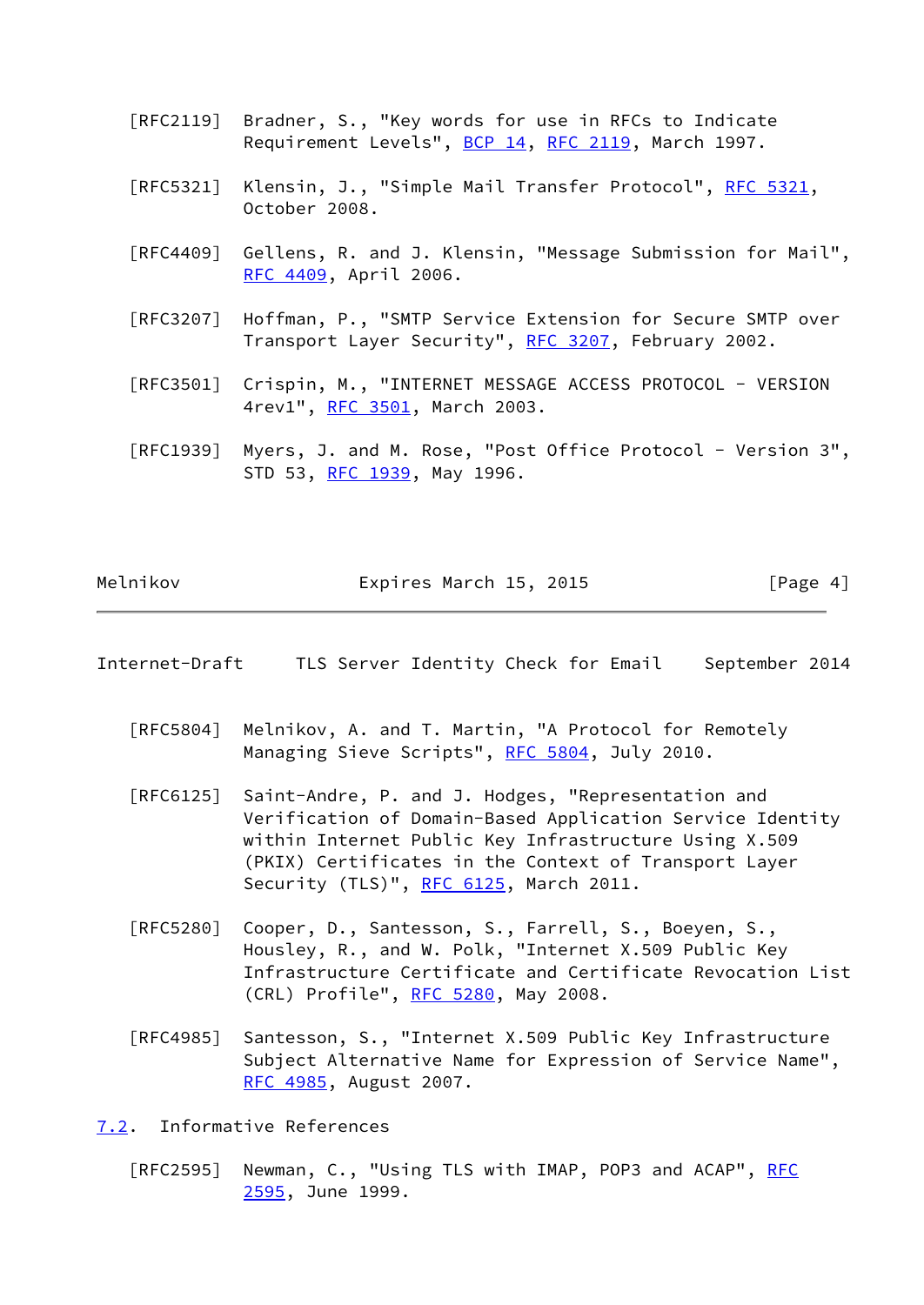[RFC6186] Daboo, C., "Use of SRV Records for Locating Email Submission/Access Services", [RFC 6186](https://datatracker.ietf.org/doc/pdf/rfc6186), March 2011.

Melnikov **Expires March 15, 2015** [Page 5]

<span id="page-5-1"></span>Internet-Draft TLS Server Identity Check for Email September 2014

#### <span id="page-5-0"></span>[Appendix A.](#page-5-0) Acknowledgements

Thank you to Chris Newman for comments on this document.

The editor of this document copied lots of text from [RFC 2595](https://datatracker.ietf.org/doc/pdf/rfc2595) and [RFC](https://datatracker.ietf.org/doc/pdf/rfc6125) [6125](https://datatracker.ietf.org/doc/pdf/rfc6125), so the hard work of editors of these document is appreciated.

Author's Address

 Alexey Melnikov Isode Ltd 14 Castle Mews Hampton, Middlesex TW12 2NP UK